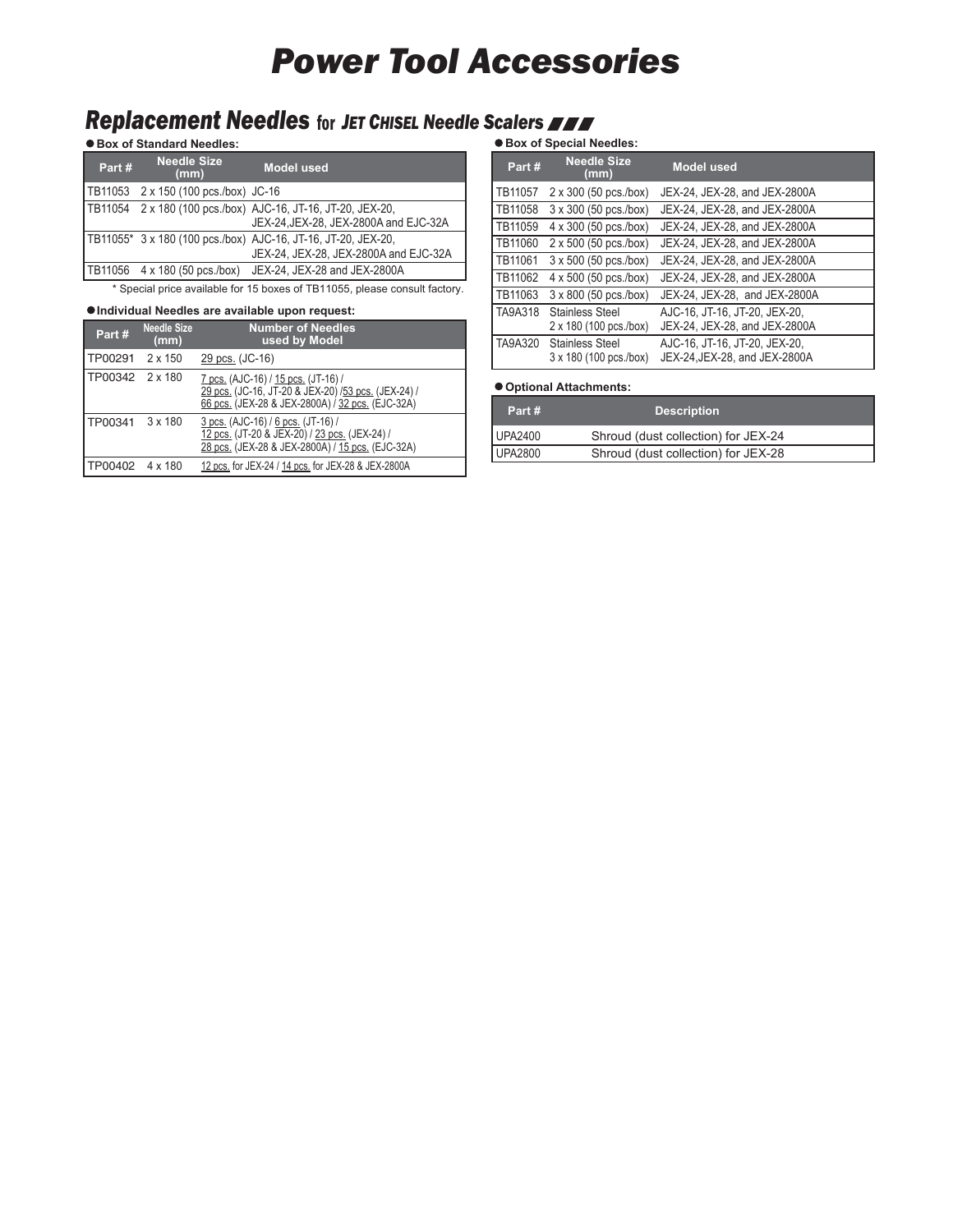# *Power Tool Accessories*

### **Sanding Belts** for BELTON Belt Sanders **FFF** for Chippers / Scalers

|                   | Part#   | <b>Belt Grit</b> | Qty.        |
|-------------------|---------|------------------|-------------|
| <b>B-10CL</b>     | UP10040 | #40              | 20 pcs./set |
| 3/8" x 13" or     | UP10060 | #60              | 20 pcs./set |
| 10 x 330mm Belt   | UP10080 | #80              | 20 pcs./set |
| (Aluminium Oxide) | UP10100 | #100             | 20 pcs./set |
|                   | UP10120 | #120             | 20 pcs./set |
|                   | UP10150 | #150             | 20 pcs./set |
|                   | UP10180 | #180             | 20 pcs./set |
|                   |         |                  |             |
| <b>B-20CL</b>     | UP20040 | #40              | 20 pcs./set |
| 3/4" x 20-1/2" or | UP20060 | #60              | 20 pcs./set |
| 20 x 520mm Belt   | UP20080 | #80              | 20 pcs./set |
| (Aluminium Oxide) | UP20100 | #100             | 20 pcs./set |
|                   | UP20120 | #120             | 20 pcs./set |
|                   | UP20150 | #150             | 20 pcs./set |
|                   |         |                  |             |
| <b>B-30CL</b>     | UP30040 | #40              | 20 pcs./set |
| 1-3/16" x 21" or  | UP30060 | #60              | 20 pcs./set |
| 30 x 540mm Belt   | UP30080 | #80              | 20 pcs./set |
| (Aluminium Oxide) | UP30100 | #100             | 20 pcs./set |
|                   | UP30120 | #120             | 20 pcs./set |

### for *BELTON Belt Sanders*

|                       | Part # | <b>Description</b>                                    |
|-----------------------|--------|-------------------------------------------------------|
| <b>B-10CL, B-20CL</b> |        | TB05539 Offset Bracket 10 Assembly                    |
| and B-30CL            |        | TB07109 Offset Bracket 20 Assembly                    |
|                       |        | BELTON Belt Sander TB08150 Offset Bracket 30 Assembly |

## **Cutting Tips** for Bevelers **FRA**

|                                  | Part#   | <b>Description</b>                                                             |
|----------------------------------|---------|--------------------------------------------------------------------------------|
| <b>CB-01</b>                     | TV7A030 | Straight cutting tip (2 pcs/set) for Mild Steel                                |
| Circuit<br><b>Beveler</b>        | TV7A031 | Straight cutting tip (2 pcs/set)<br>for Stainless Steel                        |
|                                  | TB10656 | R1 - 1mm radius tip (4 pcs./set)                                               |
|                                  |         |                                                                                |
| <b>CB-02</b>                     | TV7A010 | Straight cutting tip (2 pcs./set)                                              |
| Circuit                          | TV7A011 | R2 - 1/16" (2mm) radius tip (2 pcs./set)                                       |
| <b>Beveler</b>                   | TB02437 | Thin plate attachment assembly                                                 |
|                                  |         |                                                                                |
| <b>AMB-0307</b>                  | TV7A019 | Straight cutting tip (2 pcs./set)                                              |
| and                              | TV7A020 | R2 - 1/16" (2mm) radius tip (2 pcs./set)                                       |
| <b>EMB-0307B</b><br>Mini-Beveler | TV7A021 | R3 - 1/8" (3mm) radius tip (2 pcs./set)                                        |
|                                  | TV7A022 | R4 - 5/32" (4mm) radius tip (2 pcs./set)                                       |
|                                  | TB02539 | Pipe beveling attachment for smaller<br>diameter 80 - 200 mm (3-1/8" - 7-7/8") |
|                                  |         |                                                                                |
| <b>AMB-07</b>                    | TV7A001 | Straight cutting tip(2 pcs./set)                                               |
| Mini-Beveler                     | TV7A003 | R3 - 1/8" (3mm) radius tip (2 pcs./set)                                        |

|                        | Part #  |                                             |
|------------------------|---------|---------------------------------------------|
|                        |         | <b>Description</b>                          |
| <b>ACH-16</b>          |         | TO03431 Flat Chisel 20mm X 120mm            |
| Air Chipper            |         | TO03453 Curved-Flat Chisel 20mm X 120mm     |
|                        |         | Flat Chisel 11mm X 120mm                    |
|                        |         | TQ03452 Flat Chisel 20mm X 180mm            |
| <b>CH-24</b>           |         | TP15233 Flat Chisel 25mm X 155mm            |
| Air Chipper            |         | TP15234 Straight-Flat Chisel 12.7mm X 165mm |
|                        |         | TP15166 Curved Flat Chisel 25mm X 155mm     |
|                        |         |                                             |
| S-1000, S-500          | TP03645 | 2001 Scraper 2-3/8" (60mm)                  |
| and $S-250$            | TP03646 | 2002 Scraper 1-1/2" (38mm)                  |
| SUPER KELEN<br>Scraper |         | TP03647 2003 Blank Chisel                   |
|                        |         | TP04010 2004 Concave Scraper 2-3/8" (60mm)  |
|                        |         | TP04552 2005 Bent Scraper 1-1/2" (38mm)     |
|                        | TP04553 | 2006 Concave Bent Scraper<br>2-3/8" (60mm)  |
|                        |         | TP04554 2007 Bent Scraper 2-3/8" (60mm)     |

### for *MYTON Angle Sanders / Grinders*

|                                            | Part# | <b>Description</b>                                       |
|--------------------------------------------|-------|----------------------------------------------------------|
| <b>MAS-20B</b><br>2" MYTON<br>Angle Sander |       | MYS-20/MLS-20/ TA98823 2" Rubber Pad Assembly            |
|                                            |       |                                                          |
|                                            |       | MYG-25 / MLG-25 / TB11078 Grinding Wheel #46 - 5 pc./set |
| <b>MAG-25B</b>                             |       | TB11079 Grinding Wheel #60 - 5 pc./set                   |
| 2-1/4" MYTON<br>Angle Grinder              |       | TB11077 Grinding Wheel #80 - 10 pc./set                  |
|                                            |       | TB11080 Grinding Wheel #100 - 5 pc./set                  |
|                                            |       | TB11081 Grinding Wheel #120 - 5 pc./set                  |

| <b>MAS-40SH &amp;</b><br>MAG-40SH<br>4" MYTON Angle<br>Sander / Grinder | TA91354 Side Handle<br>TQ00392 Adapter for Side Handle |
|-------------------------------------------------------------------------|--------------------------------------------------------|
| <b>MAGW-40SH</b><br>4" MYTON<br>Angle Grinder                           | TO01051 Side Handle                                    |
| MYG-40 / MLG-40   TB08665 Side Handle<br>4" MYTON<br>Angle Grinder      |                                                        |
| MYG-50 / MLG-50   TB08265 Side Handle<br>5" MYTON<br>Angle Grinder      | TB09680 Premium Side Handle                            |
| MYG-70 / MLG-70   TB08265 Side Handle<br>7" MYTON<br>Angle Grinder      | TB09680 Premium Side Handle                            |

### for *AIR SONIC Die Grinders*

|                                 | Part# | <b>Description</b>                |
|---------------------------------|-------|-----------------------------------|
| $L-25B$                         |       | TP02804 Chuck Sleeve 1/4" x 1/8"  |
| <b>AIR SONIC</b><br>Die Grinder |       | TP02805 Chuck Sleeve 1/4" x 3/16" |
|                                 |       |                                   |
| $L-35C$<br><b>AIR SONIC</b>     |       | TP02804 Chuck Sleeve 1/4" x 1/8"  |